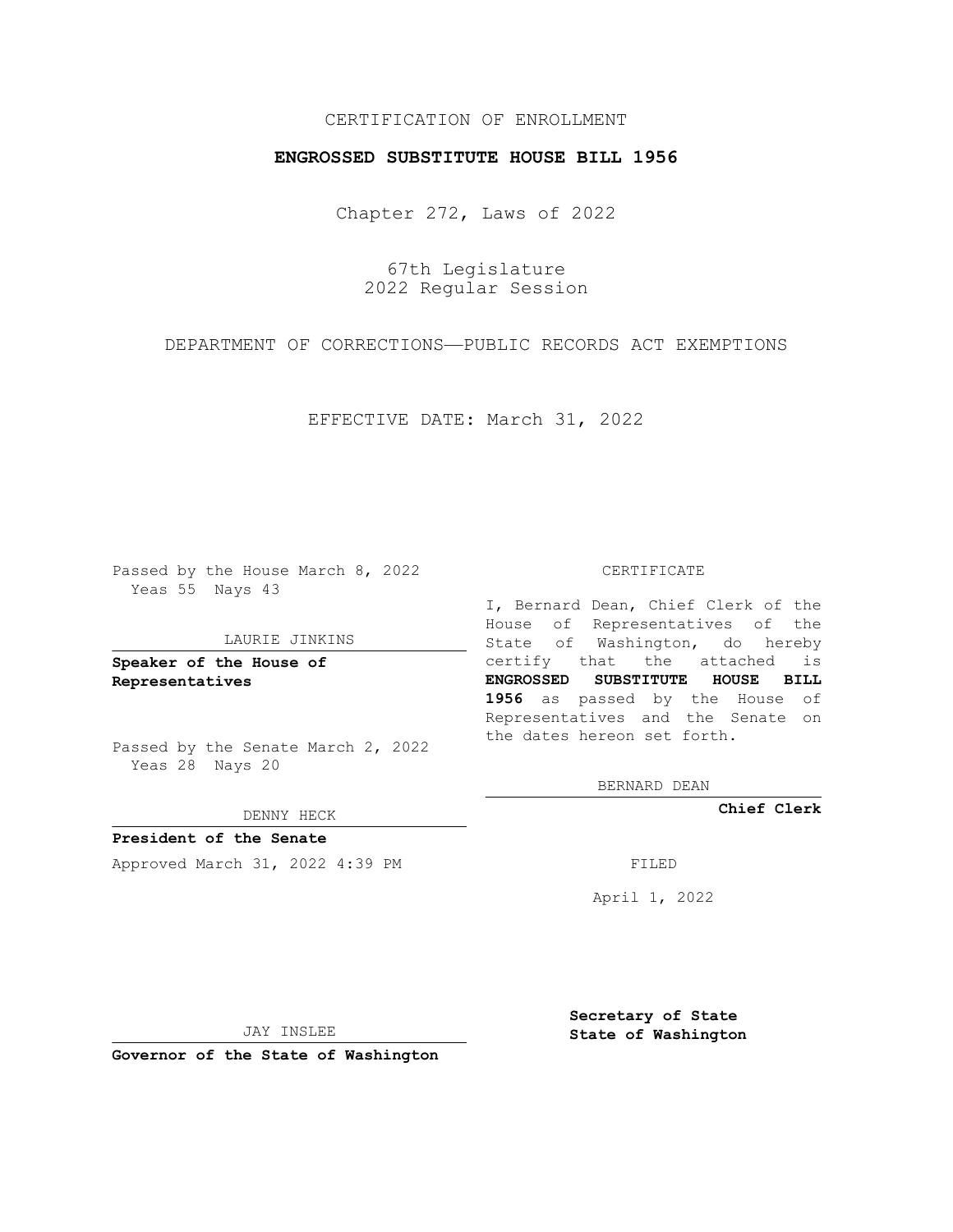### **ENGROSSED SUBSTITUTE HOUSE BILL 1956**

AS AMENDED BY THE SENATE

Passed Legislature - 2022 Regular Session

# **State of Washington 67th Legislature 2022 Regular Session**

By House State Government & Tribal Relations (originally sponsored by Representatives Hackney, Valdez, Davis, Simmons, Goodman, Peterson, Dolan, and Macri)

READ FIRST TIME 01/31/22.

 AN ACT Relating to exempting from public disclosure sensitive records pertaining to current and formerly incarcerated individuals' dignity and safety; adding a new section to chapter 42.56 RCW; creating a new section; and declaring an emergency.

5 BE IT ENACTED BY THE LEGISLATURE OF THE STATE OF WASHINGTON:

6 NEW SECTION. **Sec. 1.** A new section is added to chapter 42.56 7 RCW to read as follows:

8 (1) The following information or records created or maintained by 9 the department of corrections is exempt from public inspection and 10 copying under this chapter:

 (a) Body scanner images from any system designed to detect and visualize contraband hidden in body cavities or beneath clothing, including backscatter X-ray, millimeter wave, and transmission X-ray 14 systems;

15 (b) The following information and records created or maintained 16 pursuant to the federal prison rape elimination act, 34 U.S.C. Sec. 17 30301 et seq., and its regulations:

18 (i) Risk assessments, risk indicators, and monitoring plans;

19 (ii) Reports of sexual abuse or sexual harassment, as defined 20 under 28 C.F.R. 115.6;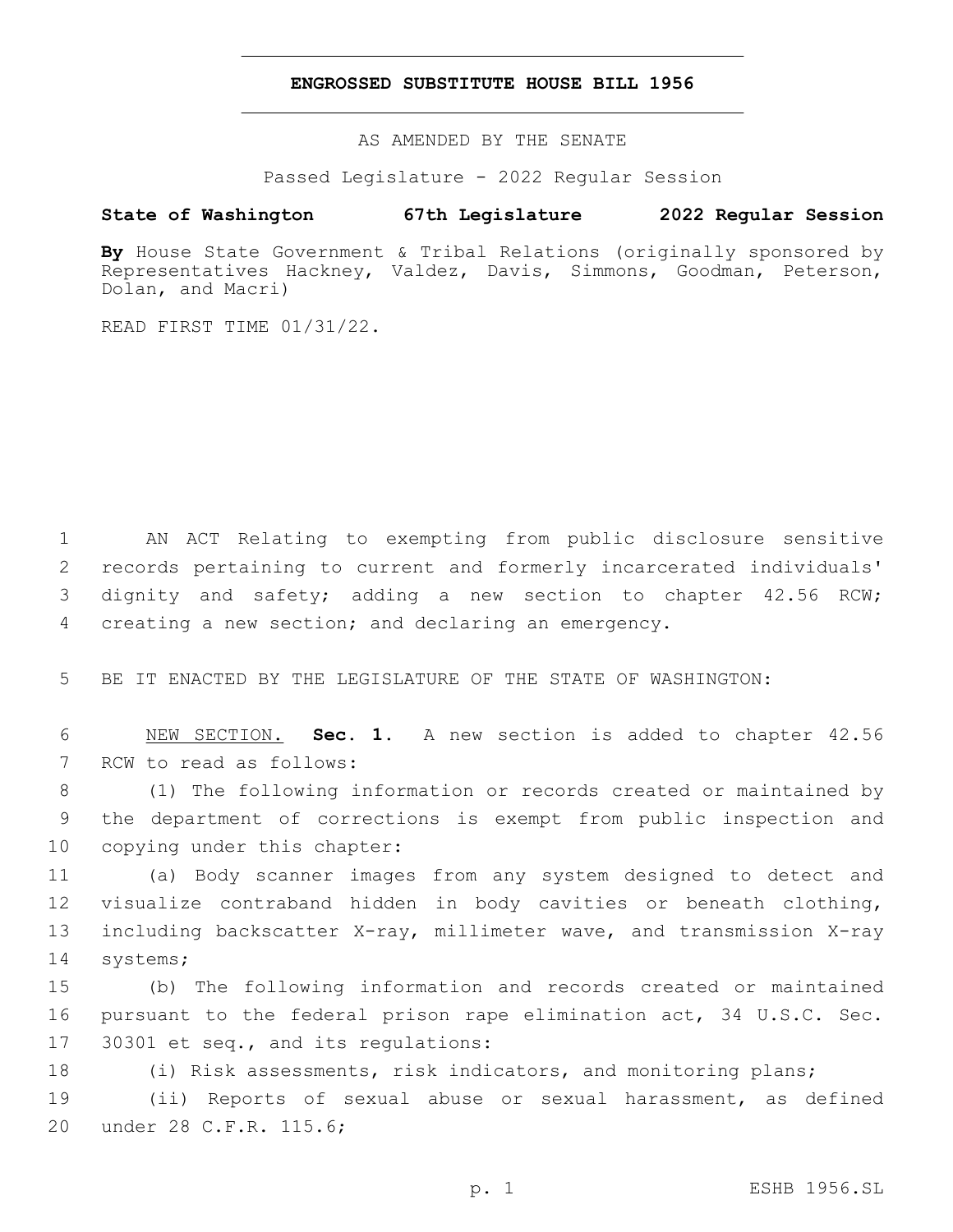(iii) Records of open prison rape elimination act investigations; 2 and

 (iv) The identities of individuals other than department of corrections staff, contractors, and volunteers, in closed prison rape elimination act investigation reports and related investigative materials; however, the identity of an accused individual is not exempt if the allegation is determined to have been substantiated; 8 and

 (c) Health information in records other than an incarcerated individual's medical, mental health, or dental files.

 (2) The exemption of information or records described under subsection (1)(b) and (c) of this section does not apply to requests by the incarcerated individual who is the subject of the information, a requestor with the written permission of the incarcerated individual who is the subject of the information, or a personal representative of an incarcerated individual who is the subject of the information. In response to such requests, the department of corrections may withhold information revealing the identity of other 19 incarcerated individuals.

 (3) An agency refusing, in whole or in part, inspection of a public record containing information listed in subsection (1)(c) of this section may cite to subsection (1)(c) of this section, without further explanation, when providing the brief explanation required by RCW 42.56.210(3), and shall also identify the number of pages withheld, if any pages are withheld in their entirety.

(4) For purposes of this section:26

 (a) "Health information" means any information that identifies or can readily be associated with the identity of an incarcerated individual and directly relates to the following: Medical, mental health, or dental diagnoses or conditions; medical, mental health, or dental services, treatments, or procedures, including requests for or complaints about such services, treatments, or procedures; 33 transgender, intersex, nonbinary, or gender nonconforming status; sexual orientation; genital anatomy; or gender-affirming care or accommodations other than an incarcerated individual's preferred 36 name, pronouns, and gender marker.

 (b) The following information is not "health information" under this section: (i) Health care information subject to RCW 42.56.360(2) and chapter 70.02 RCW; and (ii) information related to injuries, 40 other than injuries related to medical procedures or genital anatomy,

p. 2 ESHB 1956.SL